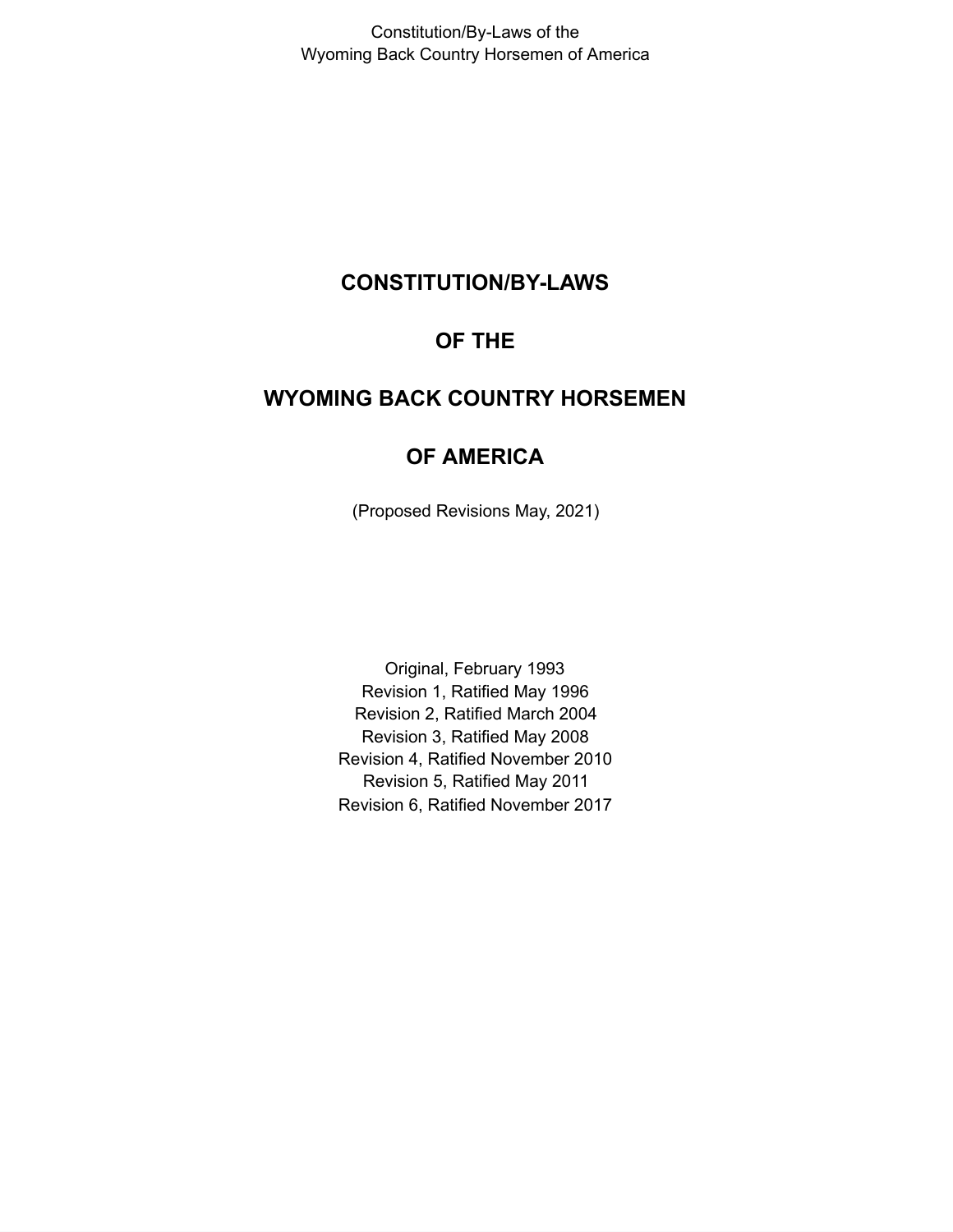# Article I

#### Name

The name of this organization shall be called the Wyoming Back Country Horsemen of America, hereinafter referred to as WYBCH, and shall be incorporated under the laws of the State of Wyoming as a non-profit educational corporation. The executive body of WYBCH shall be named the Wyoming Board of Directors, hereinafter referred to as WYBD.

## Article II Objectives and Purpose

- Section 1: To perpetuate the common sense and use and enjoyment of horses in America's back country and wilderness.
- Section 2: To work to ensure that public lands remain open to recreational stock use.
- Section 3: To assist various government and private agencies in their maintenance and management of said resources.
- Section 4: To educate, encourage, and solicit participation in the wise and sustaining use of the back country resources by horsemen and the general public commensurate with their heritage.
- Section 5: To foster and encourage the formation of new Back Country Horsemen organizations.

#### Article III

#### Membership

- Section 1: Any organization which subscribes to the objectives and purpose of the WYBCH as stated in Article II is eligible for membership.
- Section 2: To obtain membership in the WYBCH, a prospective chapter organization shall submit an application to the WYBD requesting membership. Applications must include:
	- a) A letter requesting membership in the WYBCH [Sample applications can be obtained on the state or national website.]
	- b) A copy of the applicant's governing documents (constitution/by-laws).
	- c) The governing document shall include the five (5) stated purposes of the Back Country Horsemen of America.
	- d) A membership of at least 15 members.
- Section 3: Each member organization (chapter) shall have "Back Country Horsemen" as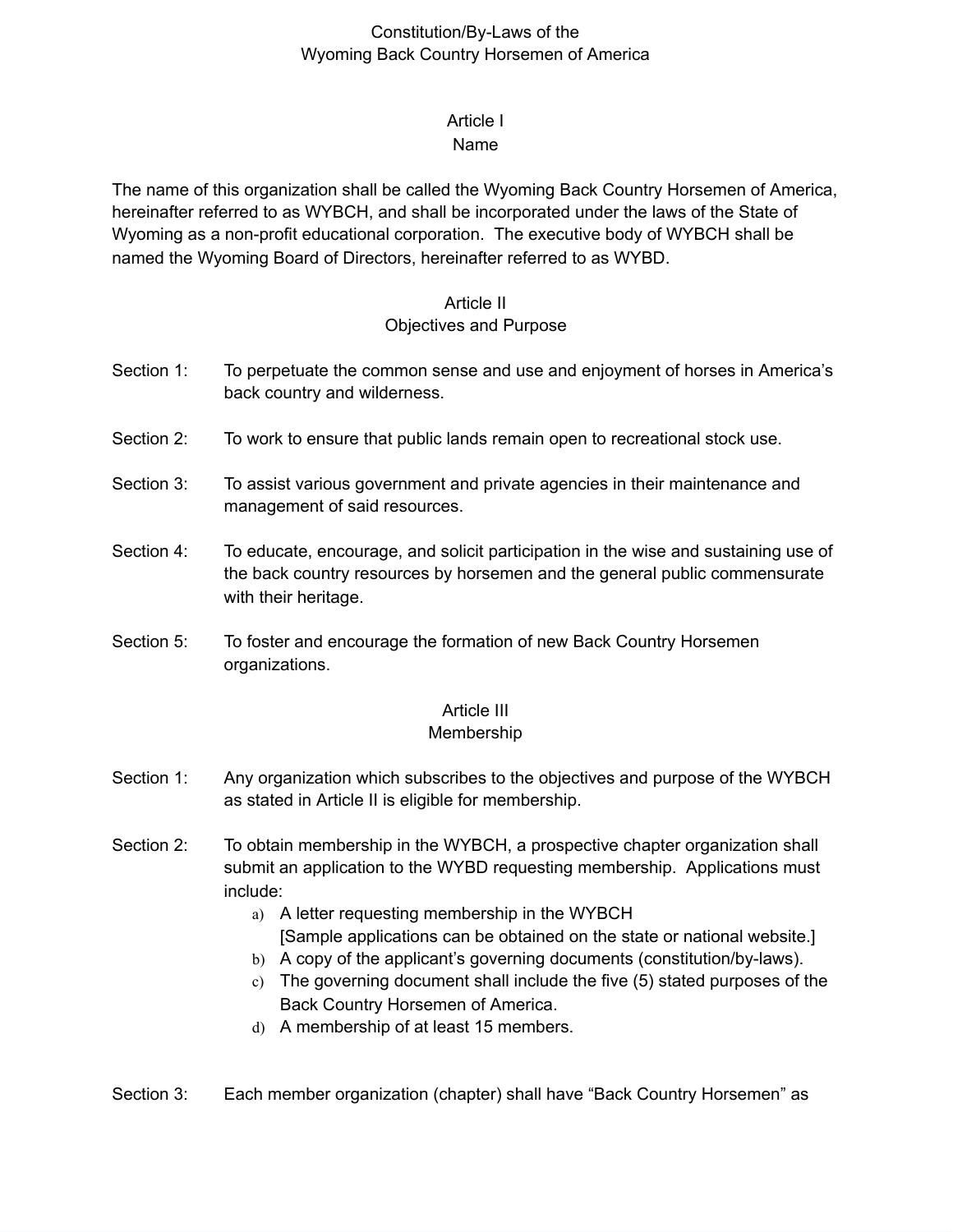part of its name.

- Section 4: Membership must be approved by a majority vote of the WYBD assembled at a regular or special meeting.
- Section 5: The WYBD may revoke the membership of any chapter organization for violation of the WYBCH Constitution/By-Laws by a majority vote of the WYBD assembled at a regular or special meeting. This revocation must be ratified by a majority of the chapter organizations in Wyoming.
- Section 6: In the event that a chapter organization should dissolve, it is the responsibility of that organization to see to the disbursement of assets including the closing out of all financial accounts and the resolution of debts. Assets may be donated to the WYBCH at the discretion of the folding organization.

# Article IV

# Powers

- Section 1: The authority of the WYBCH shall be in its assembled directors. The WYBD shall execute this authority, and shall follow the direction given it by the chapter organizations and shall be responsible to them.
- Section 2: The WYBD shall have power to take any action consistent with the Constitution or with any duly enacted resolution of the WYBD.
- Section 3: All actions shall be conducted by the assembled directors at regular or special WYBD meetings.
- Section 4: The WYBD shall be charged with the duties of discharging pertinent information, acting as a clearing house for ideas, and representing the state organization at the national level. It shall assist chapter organizations in their efforts and provide help and direction.
- Section 5: The WYBD shall decide state policy. It shall also have the powers and duties contained elsewhere in this constitution/by-laws.
- Section 6: It shall be agreed that actions taken by the WYBD may be controversial. Therefore, chapter organizations may oppose the position taken by the WYBD regarding such controversial issues.

Article V **Meetings**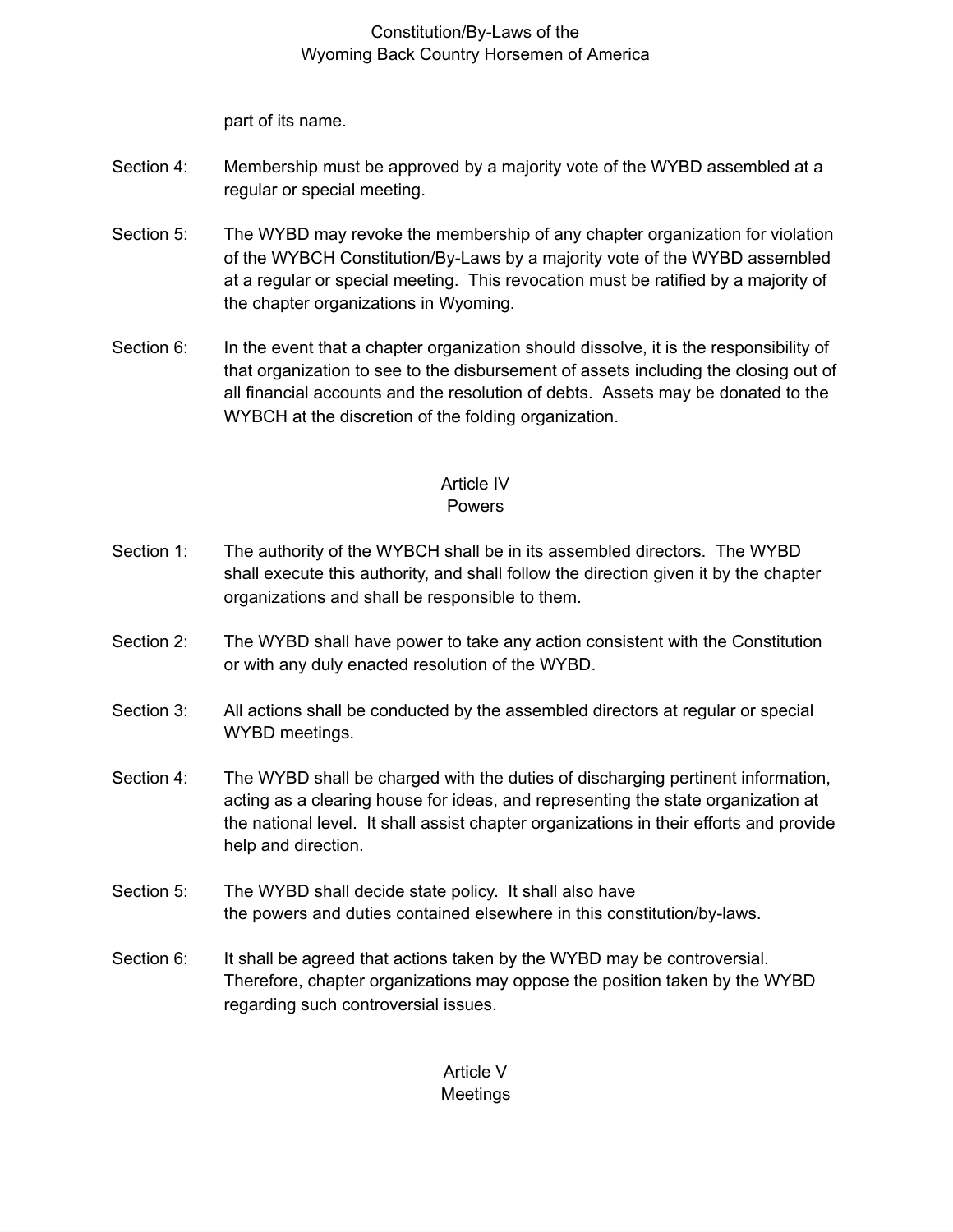- Section 1: The time and place of the WYBD meetings shall be at the convenience of the WYBD.
- Section 2: The WYBD shall have the authority to establish the agenda for the WYBD meetings.
- Section 3: Any person may attend WYBD meetings but shall not have speaking privileges unless recognized by the chair. Only directors will have voting privileges.
- Section 4: Fifty percent (50%) of all WYBD members shall constitute a quorum and can conduct business.
- Section 5: All meetings shall be conducted in accordance with Robert's Rules of Order unless in conflict with this constitution/by-laws.

#### Article VI

#### State Board Membership

- Section 1: Each chapter organization shall be represented by up to two directors to the WYBD. Directors may be from the same family. Chapter organizations are responsible for advising the WYBD of their chapter directors and/or of any changes in representation.
- Section 2: Each WYBD director must be a member in good standing of a member organization. Each directorship shall represent only one membership organization.
- Section 3: It is recommended that chapter organizations have alternates to serve in the absence of regular directors. It is also recommended the WYBD directors or their alternates serve staggered terms.

## Article VII Officers and Operation of the WYBD

Section 1: The officers of the WYBD shall consist of the Chairman, Vice-Chairman, Secretary, and Treasurer, and such other officers and committees as the WYBD shall create from time to time. The officers shall be members in good standing and elected by the assembled directors by a majority vote of the assembled directors of the WYBD at any regular or special meeting for a term of two (2) years. Officers may serve multiple 2-year terms if chosen through the electoral process. Officers shall assume office at the conclusion of the WYBD meeting at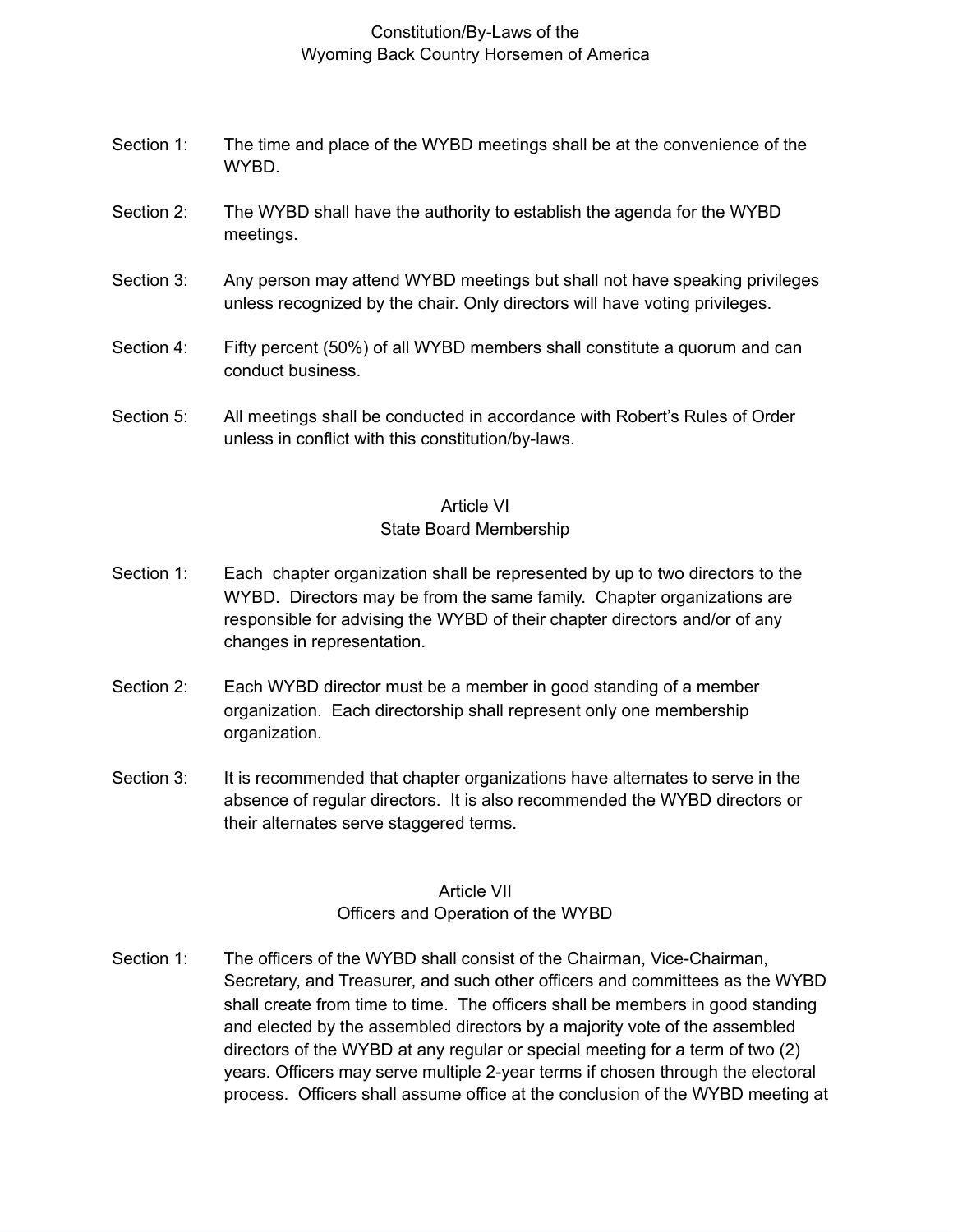which they are elected. Multiple officers may be elected from the same chapter. All officers shall have voting privileges as a chapter director except the chairman, who will vote only in case of a tie vote. Officers for both state and chapter organizations should be elected and assume duties by March 1st.

- Section 2: Office positions which become vacant during a regular term may be temporarily filled by the regular progression of officers; Chairman, Vice Chairman, Secretary, Treasurer - until such time as regular or special elections can be held to fill the vacancy. *Pro-tem* officers may be selected by a majority vote of the WYBD to fill vacancies where no progression exists.
- Section 3: The creation of any permanent working committee shall be approved by the WYBD. Temporary committees may be created without board approval.
- Section 4: The Chairperson shall be the chief administrative officer of the WYBCH whose main responsibility is to provide leadership to the organization. Specific duties shall include:
	- a. Serve as the official spokesperson for the WYBCH.
	- b. Authorize BCH statements having state significance.
	- c. Sign WYBCH documents.
	- d. Delegate duties and responsibilities.
	- e. Establish lines of communication with other BCHA entities
	- f. Provide direction/assistance to chapter organizations.
	- g. Preside over all assembled meetings of the Board of Directors.
	- h. Assist the Board of Directors, committees, and chapter members in developing and maintaining sound financial practices.
	- i. May co-sign on disbursements.
	- j. Create committees and appoint committee chairs.
	- k. Relegate responsibility to committees
	- l. Coordinate membership and volunteer hour responsibilities with web designer.
	- m. Serve as ex-officio on all committees.
	- n. Other such duties as normal to the office of the Chair.
- Section 5. The Vice Chairman shall:
	- a. Assist the Chairman and assume duties of the Chairman when the Chairman is absent.
	- b. Be responsible for new chapter expansion and membership development and may create a committee for such purposes.
	- c. Be responsible for collecting and reporting volunteer hours as required by the WYBD and the National BCHA.
	- d. And such other duties as normal to the office of the Vice Chairman.

Section 6. The Secretary shall: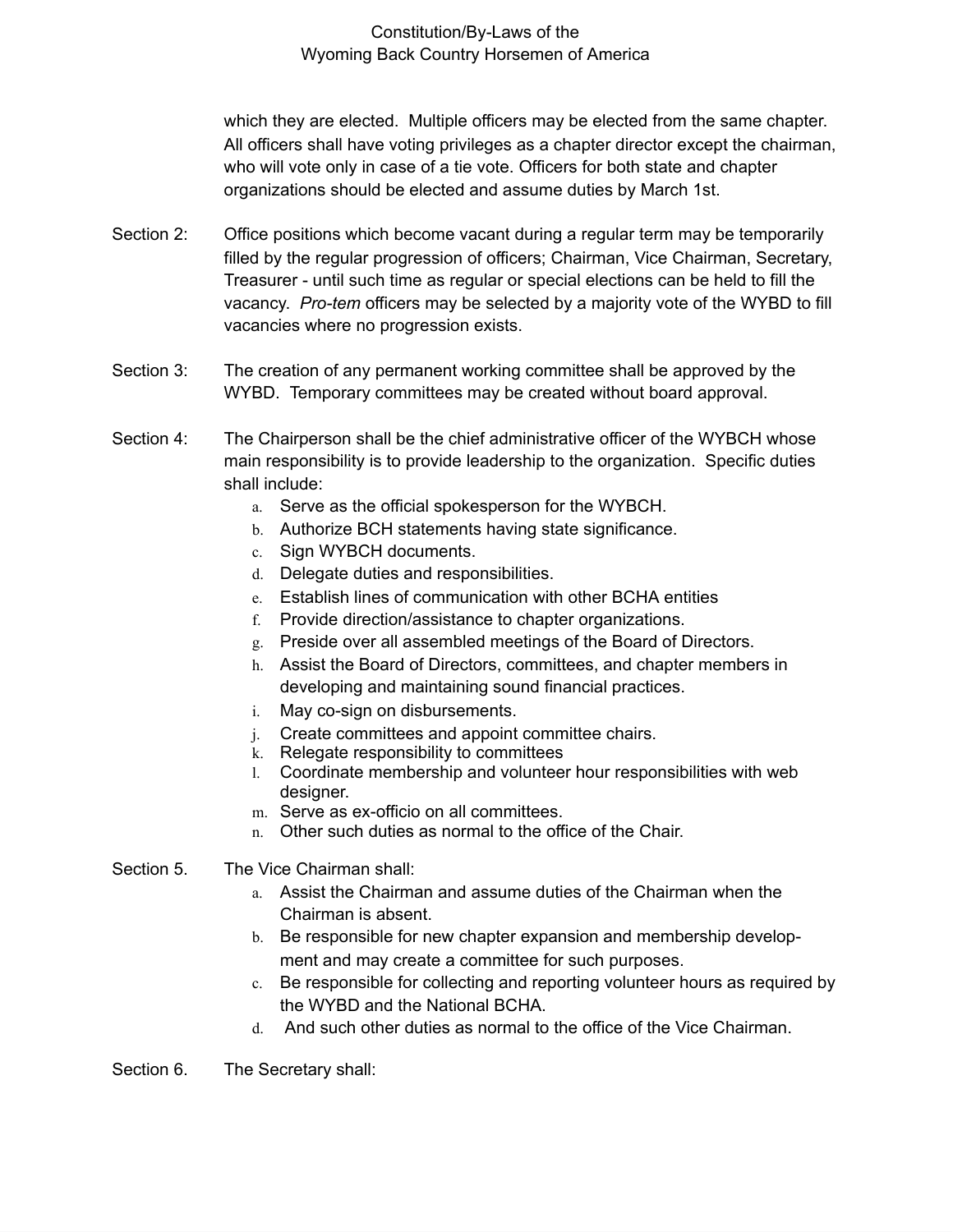- a. Record and permanently file the minutes of all Board of Directors meetIngs.
- b. Furnish copies of these minutes to board members and to member chapters.
- c. Assist the Chairman in preparing agendas for all assembled meetings of the Board of Directors.
- d. Furnish members of the state Board of Directors with a current list of officers and delegates from all member chapters.
- e. Send written notice of all meetings of the Board of Directors to the chapter presidents and delegates to the Board
- f. And such other duties as normal to the office of the Secretary.
- Section 7. The Treasurer shall:
	- a. The Treasurer shall safeguard all monies relative to the WYBCH.
	- b. Quarterly furnish the Executive Secretary of the Back Country Horsemen of America with a list of all Back Country Horsemen members from Wyoming. This list shall include the members mailing addresses for the national newsletter.
	- c. Develop and maintain a system of accounting to include records of income, expenses, and the disbursement of all monies.
	- d. Provide financial reports balance sheets and statements of operation to the Board of Directors at all assembled meetings or as required by the Board.
	- e. Participate in the creation of all budgets and audits.
	- f. File annually all appropriate state non-profit and corporate forms and make appropriate Internal Revenue reports.
	- g. Co-sign on all disbursements.
	- h. And such other duties as normal to the office of the Treasurer.
- Section 8. Directors shall represent their chapter organizations and be responsible to them. They shall serve as liaisons between their home organizations and the WYBD. They shall be responsible for the flow of information to their chapter members from the WYBD and the national BCHA. They shall also provide information relative to events, issues and other matters of interest back to the WYBD.
- Section 9: Each director shall have one vote with the exception of the Chairman who will vote only in case of a tie vote. The chapter from which the Chairman is elected shall be entitled to two (2) voting directors.
- Section 10: The WYBD shall meet at least once per year, but may meet as often as necessary to properly conduct WYBCH business. Notification of these meetings should occur at least thirty (30) days prior to the meeting date except in case of emergency. These notices shall contain the known business agenda. Special meetings must be approved by a majority vote of the WYBD.
- Section 11: Only members of the WYBD shall have the right to vote.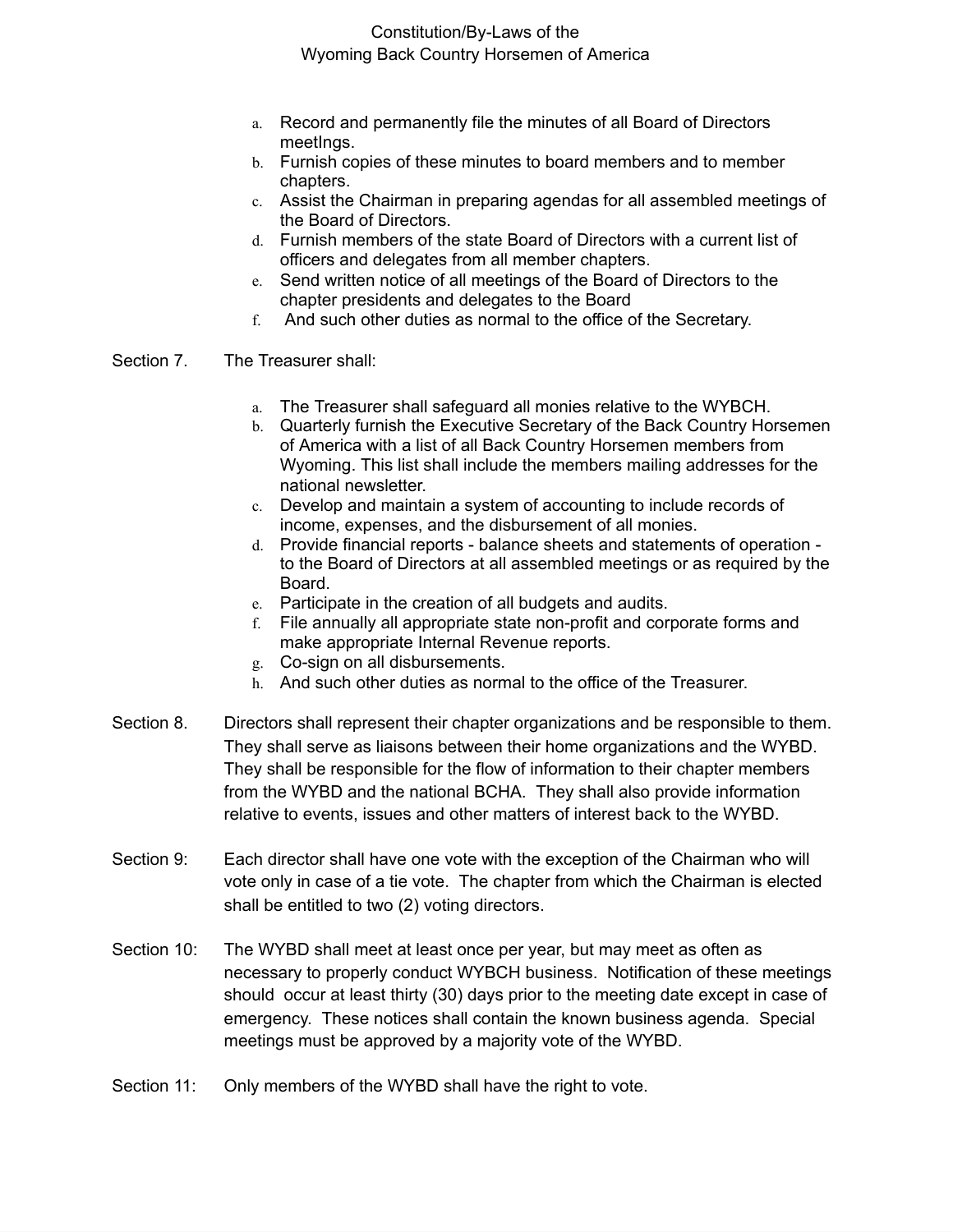Section 12. The voting process shall be conducted as stated by Robert's Rules. Vote outcomes shall be based on a simple majority of votes cast by directors at any regular or special meeting providing there is a quorum in attendance.

#### Article VIII **Finances**

- Section 1: The WYBD may establish a treasury for financing the business of the WYBCH.
- Section 2: The finances for the treasury shall be borne by the member chapters in the state via an assessment determined by the WYBD and ratified by the member chapters.
- Section 3: It is recommended a dues assessment follow guidelines established by National BCHA. i.e. family memberships and individual memberships.
- Section 4: Dues to the state treasury from the member chapters shall be paid by January 31 Based upon the year end membership rolls of the previous year.
- Section 5: The WYBCH treasury may accept monies from other sources--donations, grants, sales of promotional items, for services rendered, or other legitimate sources.
- Section 6: All expenditures from the WYBCH treasury shall be approved by the WYBD.
- Section 7: All disbursements from the treasury shall be by check and substantiated by receipt or invoice.
- Section 8 : Money market funds shall only be transferred to the checking account and no check shall be written on the money market account.

## Article IX Removal of Officers or Directors

- Section 1: Seated officers or directors may be removed from the WYBD by a majority vote of the assembled members of the WYBD at any regular or special meeting. All records kept by the removed officers shall be returned to the WYBD within thirty (30) days of the removal date.
- Section 2: A director may also be removed by that director's home organization. An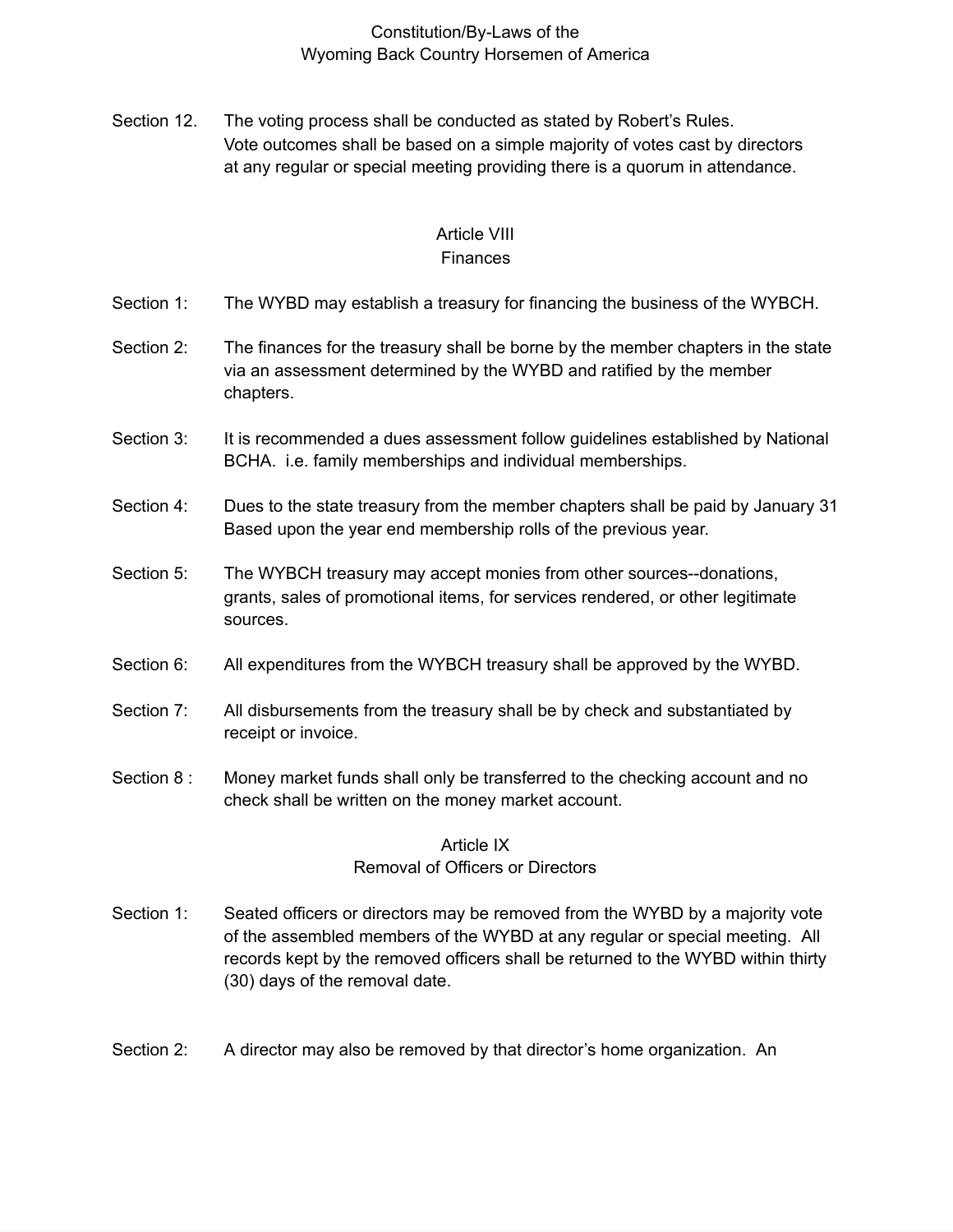alternate director may finish the removed director's term. A notification of the removal and the name of the new director shall be furnished to the WYBD following such action.

#### Article X

#### Constitutional Changes

- Section 1: A vote to enact, repeal, or amend the WYBCH Constitution/By-laws must be passed by a majority vote of the WYBD, and then ratified by a majority of the member organizations of the state of Wyoming.
- Section 2: Member organizations must ratify changes to the Constitution/By-laws prior to the next scheduled WYBD meeting.

#### Article XI

#### National Affiliation

- Section 1: The WYBCH shall become a member of the national Back Country Horsemen of America organizations when the following conditions are met:
	- A. National dues are current and paid in full.
	- B. The WYBCH Constitution/By-laws have been approved by the Board of Directors of BCHA.
	- C. A formal application has been submitted and accepted by the Board of Directors of BCHA.
	- D. The WYBCH has at least two (2) member organizations with a minimum of forty (40) members per state and no less than fifteen (15) in any one membership organization.
- Section 2: Upon qualifying as an official BCHA state organization the WYBCH shall be entitled to two (2) voting delegates to the National Board of Directors of the BCHA.

## Article XII Directors of the National Board

- Section 1: National directors and alternate directors may be elected from the membership of the WYBD or from the general membership of the state to represent Wyoming on the National Board of Directors of the BCHA. Directors may be from the same chapter.
- Section 2: National directors and/or alternate directors shall be elected by a majority vote of the WYBD.
- Section 3: National directors may serve multiple terms.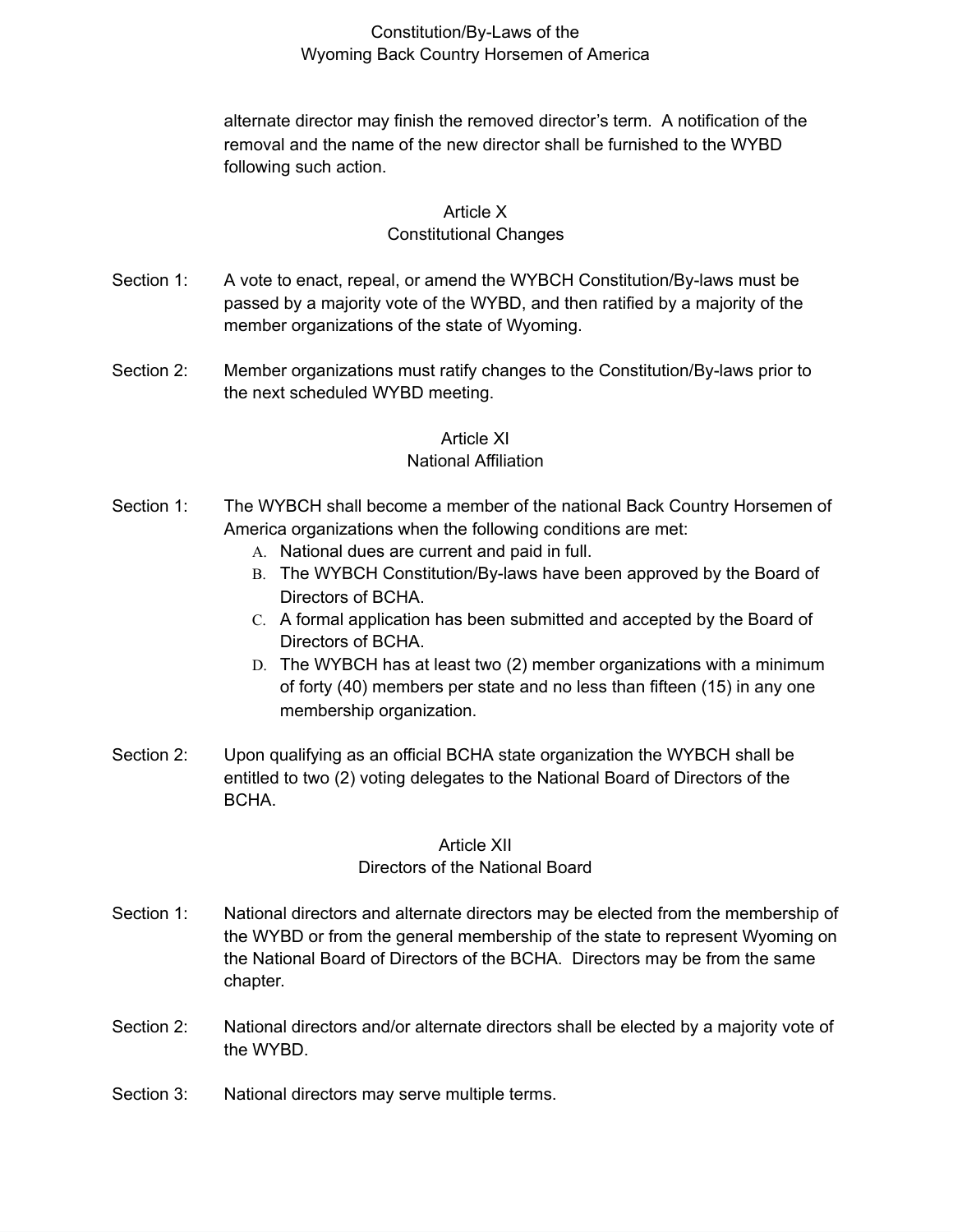Section 4: Directors may be removed as delegates to the national board of the BCHA by a majority vote of the WYBD.

# Article XIII

## Saving Clause

Section 1: In the event portions of this Constitution/By-laws are found to be inconsistent with state or federal law or the Constitution, By-laws, and Policies of the national BCHA such portions to the extent that they are found to be in conflict with those laws or policies shall be deemed void and of no force and effect.

# Article XIV

#### **Ratification**

Section 1: This Constitution/By-laws will go into effect when ratified in writing by a majority of existing WYBCH member organizations.

\*Original WYBCH Constitution/By-laws ratified February, 1993 Wind River Back Country Horsemen Cloud Peak Back Country Horsemen Powder River Back Country Horsemen

Wyoming approved for state membership in the National BCHA April, 1994

2-93/as 5-96/cy 2-4/ct and mt 5-8/ly 11-10/vh 11-17/bh, di, as